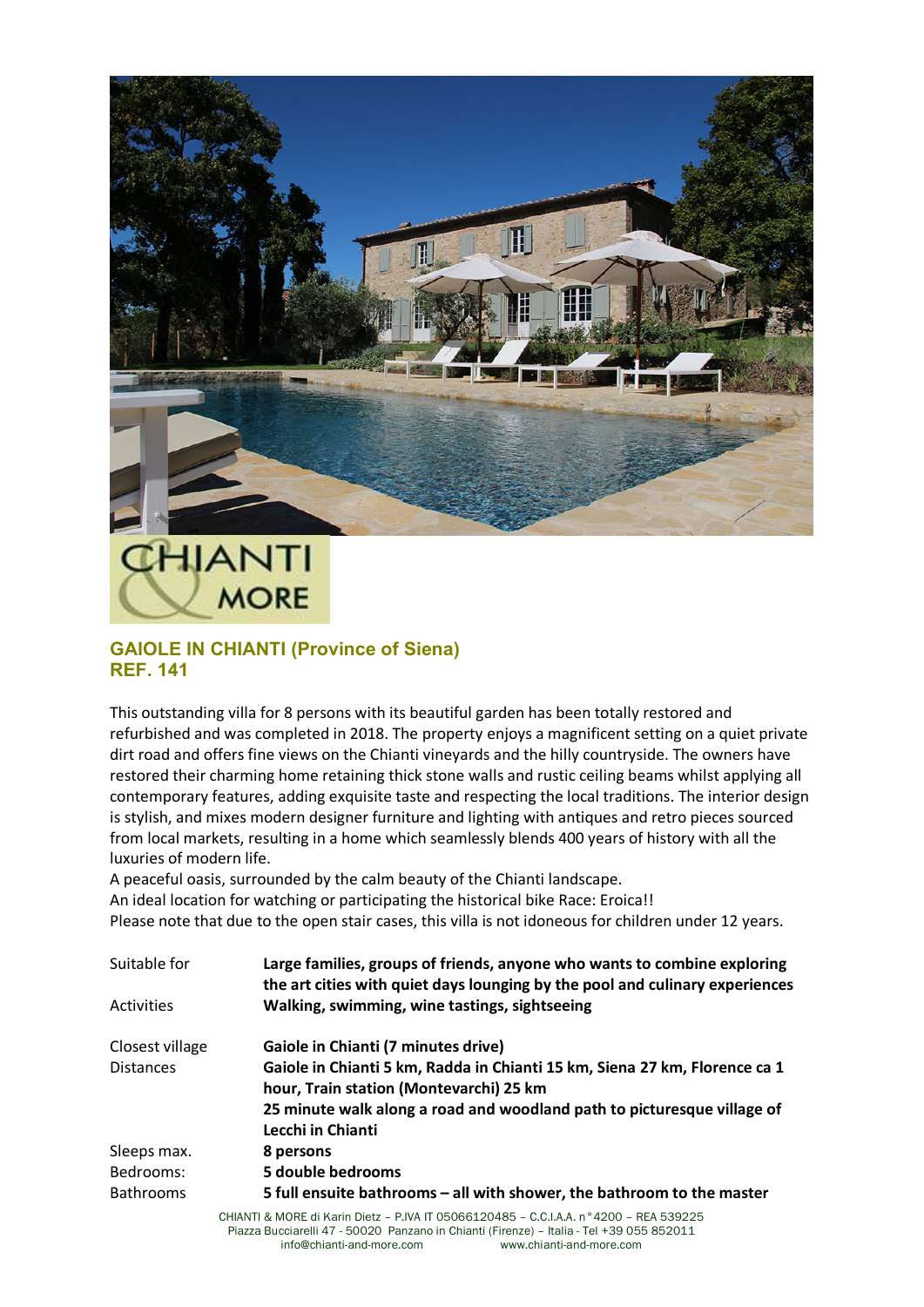| Ground floor                    | bedroom with tub and shower<br>Entrance hall, bright living room with fire place and bright dining room - both<br>with big French windows and exit to terrace and garden, guest bathroom,<br>designer kitchen, separate working kitchen, laundry room |
|---------------------------------|-------------------------------------------------------------------------------------------------------------------------------------------------------------------------------------------------------------------------------------------------------|
| 1st floor                       | The first floor is separated in two wings which are connected by a<br>picturesque, traditional open loggia<br>Wing A:                                                                                                                                 |
|                                 | Master bedroom with ensuite bathroom (shower and tub), second living<br>room with fireplace and desk, double bedroom with ensuite bathroom<br>(shower)<br>Wing B:                                                                                     |
|                                 | Third living room with double sofa bed leading to two double bedrooms each<br>with ensuite bathrooms (shower)                                                                                                                                         |
| Separate barn                   | Covered outdoor area with Gas and Wood BBQ facilities, shaded al fresco<br>outdoor dining and living area<br>Double bedroom with desk and sofa, ensuite bathroom (shower)                                                                             |
| <b>Swimming Pool</b><br>Outdoor | 13 x 6 m, salt water, surrounded by paving and lawns<br>One hectare of fenced and gated gardens are filled with established trees,<br>(olives, fruit and cypress) lawns, flowers and herbs.                                                           |
|                                 | Original wood fired oven                                                                                                                                                                                                                              |
| <b>Views</b>                    | outside dining facilities, BBQ (gas and fire wooded)<br>spectacular views on vineyards, olive groves and the countryside of the<br>Chianti area                                                                                                       |
| Location<br>Pets                | Very private<br><b>Not allowed</b>                                                                                                                                                                                                                    |
| Parking                         | Under cover parking for 2 cars plus space for additional cars                                                                                                                                                                                         |
| Kitchen                         | Very well equipped kitchen with high end appliances including double oven,                                                                                                                                                                            |
| equipment                       | built in steamer, two dish washers plus separate working kitchen with two<br>door refrigerator/freezer and professional coffee maker plus separate<br>working kitchen with two door refrigerator/freezer and professional coffee<br>maker             |
| Washing machine                 | yes                                                                                                                                                                                                                                                   |
| Telephone                       | Yes, landline                                                                                                                                                                                                                                         |
| TV                              | <b>Yes with Sky programs</b>                                                                                                                                                                                                                          |
| DVD, CD                         | Yes                                                                                                                                                                                                                                                   |
| Internet<br>Air Conditioning    | Potential and fast Wifi throughout the house<br>Yes, throughout the house                                                                                                                                                                             |
| Weekly rates                    | High Season $(11th$ June 2022 to 23 <sup>rd</sup> September 2022)<br>Euro 9.375 .-                                                                                                                                                                    |
|                                 | Mid Season (23rd April 2022 to 10 <sup>th</sup> June 2022 and<br>24 <sup>th</sup> September 2022 to 28 <sup>th</sup> October 2022)<br>Euro 7.500 .-                                                                                                   |
|                                 | Low Season (rest of the year):<br>Euro 7.000 .-                                                                                                                                                                                                       |
|                                 | Check in and check out any day of the week                                                                                                                                                                                                            |